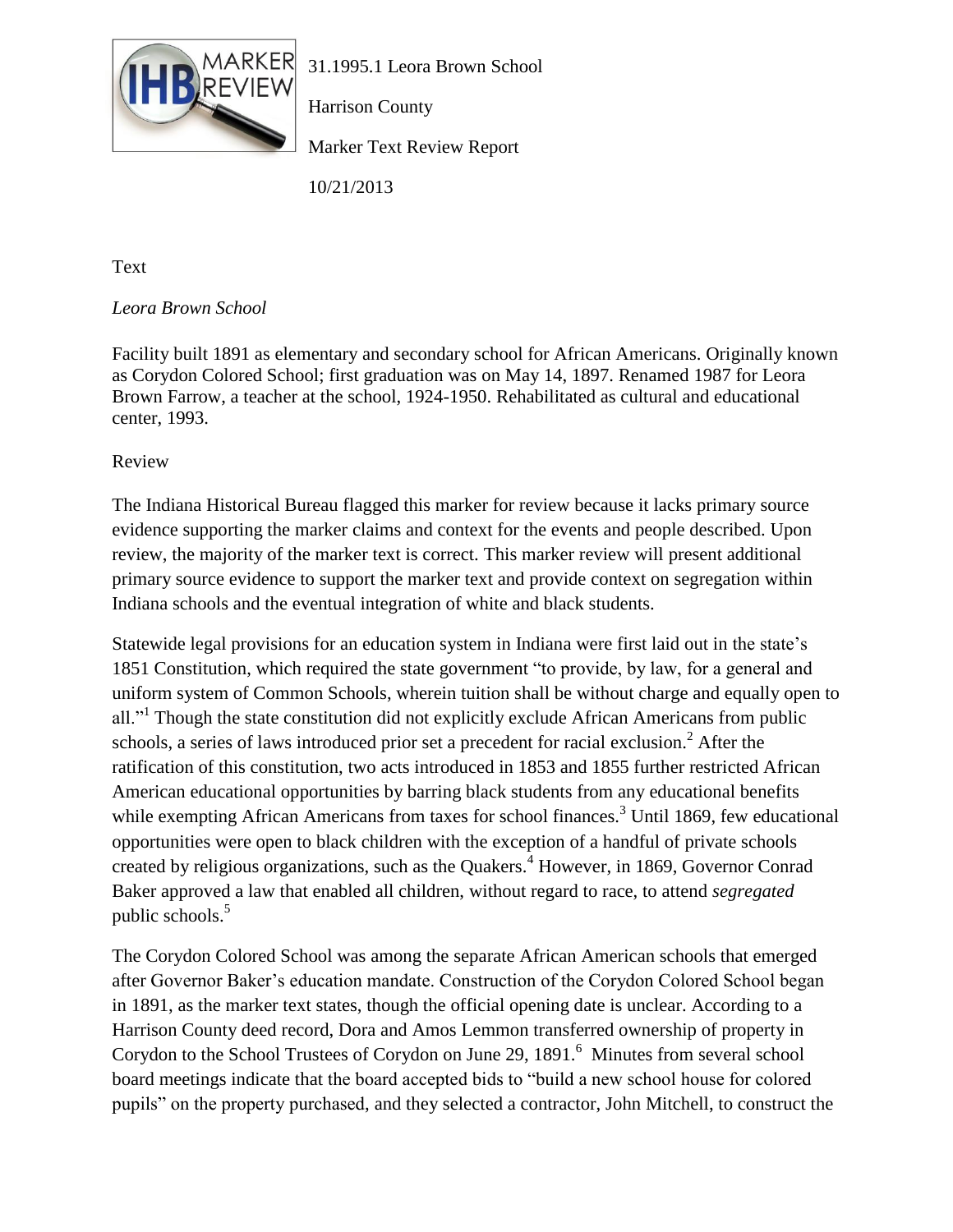

Harrison County

Marker Text Review Report

10/21/2013

building.<sup>7</sup> It is possible that the school house was completed and opened for classes in time for the 1891 school term, though more research is needed to confirm that the Colored School did open its doors in 1891.

The marker text is correct that the school was originally known as Corydon Colored School. Corydon's local newspapers frequently referred to the African American school by this name.<sup>8</sup> However, supporting documentation only extends into the 1920s. Further research is needed to confirm that this was the official name given to the school from its opening to its closing in 1950. Corydon Colored School served as both a primary and a secondary school when it first opened. The first high school graduation for the colored school took place on May 14, 1897, as the marker text states. According to a May 13, 1897 article in the *Corydon Republican*, the Corydon Colored High School was to present its first graduating class of four students the following day.<sup>9</sup>

The creation of African American schools opened new employment opportunities to educated blacks, like Leora Brown, who became teachers in these institutions. According to a short memoir that Brown wrote, she graduated from Corydon Colored High School in May 1923 and went on to study at the Blaker's Teachers College of Indianapolis. After graduating from college, Brown returned to Corydon in 1924 to teach at the grade school she attended as a child. For 26 years, Brown taught multiple elementary grades at the Corydon Colored School.<sup>10</sup>

Despite a rhetoric of "separate but equal," black and white schools were far from equal in terms of the quality of their facilities and educational resources. Black schools were often overcrowded, run-down, and inadequately equipped by comparison to white schools. During Leora Brown's time as a teacher, conditions improved for some African American schools when the state created such black schools as Crispus Attucks High School (1927) in Indianapolis, Lincoln High School (1928) in Evansville, and Roosevelt High School (1931) in Gary.<sup>11</sup> Yet poor conditions continued to be a problem at the Corydon Colored School into the 1920s. For example, in 1920, inspectors reported unsatisfactory conditions at the Corydon Colored School, such as an unsanitary water pump. $12$ 

In 1949, the Indiana state legislature took steps toward eliminating inequality in the education system. The legislature introduced a law which required that schools be "equally open to all and prohibited and denied to none because of race, creed, color, or national origin," and sought to "abolish, eliminate and prohibit segregated and separate schools or school districts on the basis of race, creed or color."<sup>13</sup> All public schools were ordered to integrate black and white students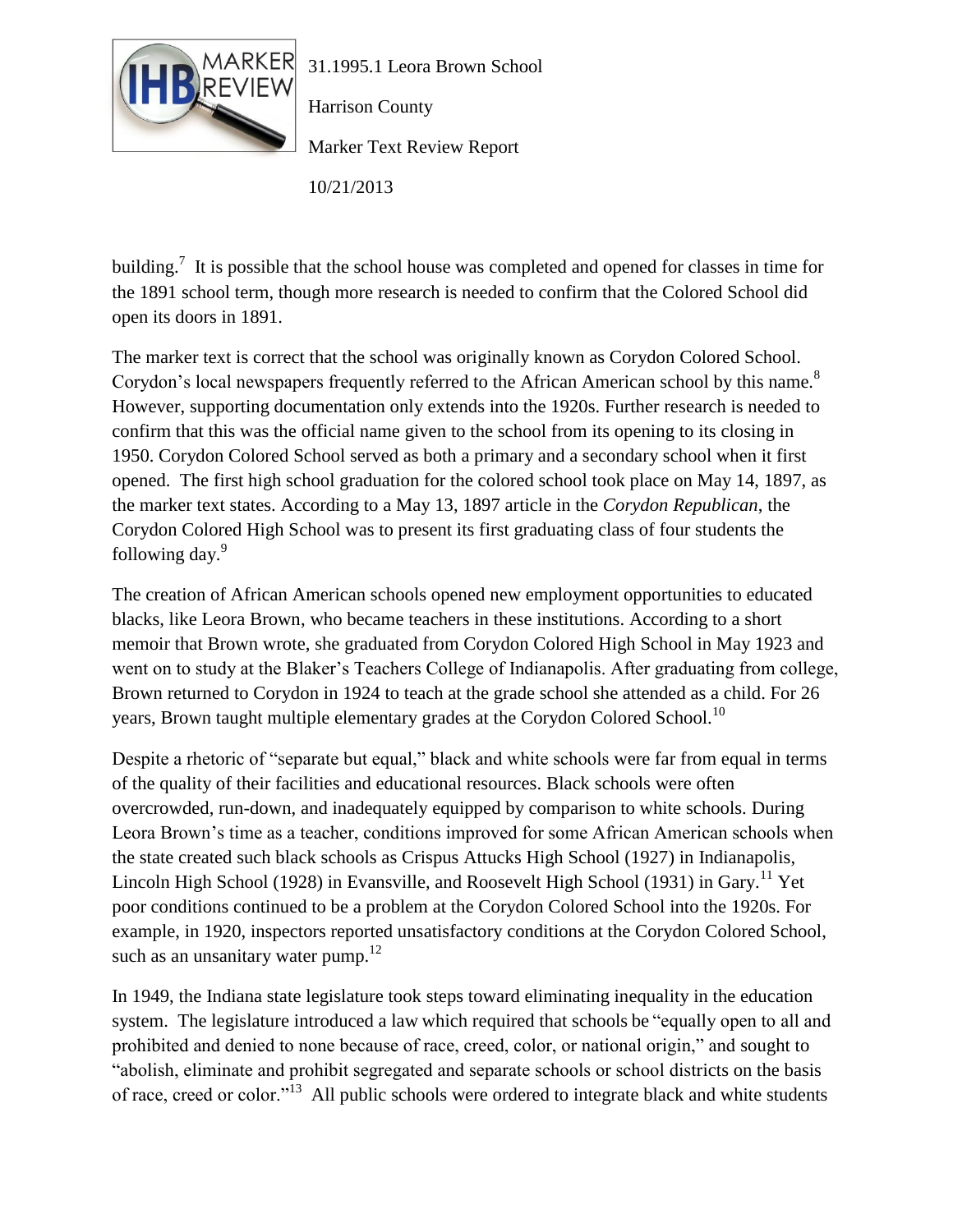

Harrison County

Marker Text Review Report

10/21/2013

by 1954. As a result, the Corydon Colored School closed in 1950, and its students transferred to formerly all-white schools.<sup>14</sup> Unfortunately, the integration of public schools eliminated teaching positions for many African American educators, including Leora Brown. As the marker states, Brown left the employ of the Corydon Colored School with its closing in 1950. By October 1954, only 27 of the 396 black teachers employed by the Indianapolis school system worked in integrated schools.<sup>15</sup>

The marker text is also correct in stating that the Corydon Colored School was renamed in honor of Leora Brown Farrow (married name) in 1987.<sup>16</sup> According to a 1987 article in the *Corydon Democrat,* Maxine F. Brown, Farrow's niece, purchased the school and renamed it after her aunt. Additionally, she restored the building and nominated it for the National Register of Historic Places. Brown began planning the building's restoration several months before her aunt passed away at the age of 82.<sup>17</sup> In 1993, Brown renovated the building again and converted it into a cultural education and community center to "continually educate people about the contributions of the African-American community."<sup>18</sup>

3 Indiana, *Laws of Indiana*, 1853, 124; Indiana, *Laws of Indiana*, 1855, 161.

<sup>4</sup> Emma Lou Thornbrough, *The Negro in Indiana: A Study of a Minority* (Indianapolis: Indiana Historical Bureau, 1957), 166-7.

5 Indiana, *Senate Journal*, 1869, 57; Indiana, *Laws of Indiana (special session)*, 1869, 41.

<sup>6</sup> The Lemmons sold land in lots 172, 173, 184, and 185 in the town of Corydon. Deed of Sale from Dora and Amos Lemmon to School Trustees of Corydon, 29 June 1891 (filed 24 July 1891), Harrison County, Deed Record P-3, p. 245, submitted by applicant.

 $^7$  James D. Irvin, President, Geo. W. Self, Secretary, meeting minutes, June 22, 1891, submitted by applicant; James D. Irvin, President, Geo. W. Self, Secretary, meeting minutes, July 1, 1891, submitted by applicant.

8 "Harrison County," *New Albany Weekly Tribune*, June 4, 1897, n.p., accessed NewspaperArchive.com; "Colored School Notes," *Corydon Republican*, May 28, 1902, p. 1, accessed NewspaperArchive.com; "Colored School Notes,

 $\overline{\phantom{a}}$ <sup>1</sup> Indiana Historical Bureau, *Indiana's Constitution of 1851 Article 8-Education*, <http://www.statelib.lib.in.us/www/ihb/resources/constarticle8.html> (accessed August 7, 2007).

 $2$  Such discriminatory legislation included an 1841 act excluding African Americans from a special tax to financially support state public schools and an 1843 law which explicitly excluded black children from public schools. Indiana, *Laws of Indiana*, 1841, 82; Indiana, *Senate Journal*, 1842, 521-522; Indiana, *Laws of Indiana (Revised Statutes)*, 1843, 320.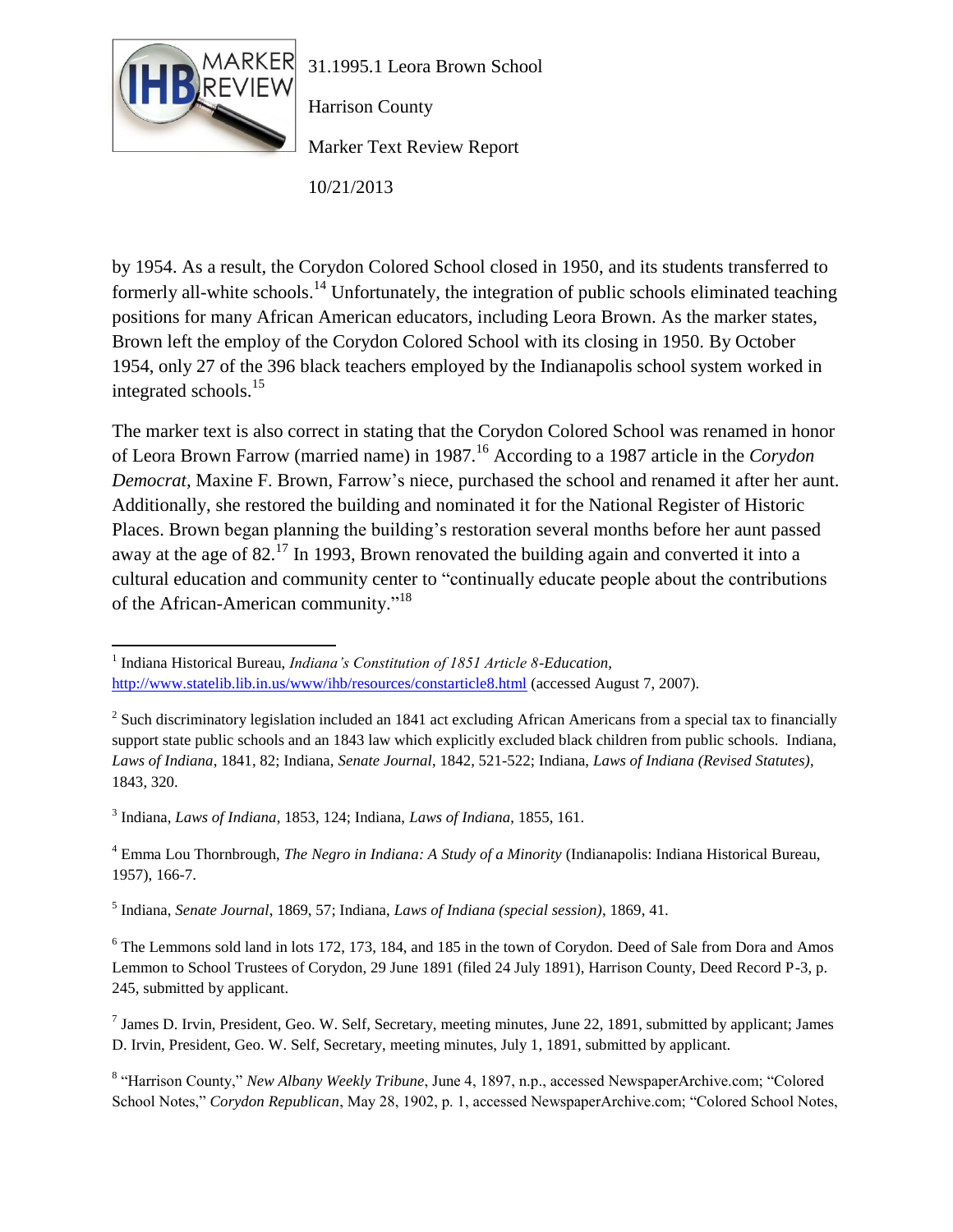

Harrison County

Marker Text Review Report

10/21/2013

 $\overline{\phantom{a}}$ *Corydon Republican*, May 14, 1903, 1, NewspaperArchive.com; "Corydon Colored School Commencement," *Corydon Republican*, June 1, 1905, 1, accessed NewspaperArchive.com; "Commencement of the Corydon Colored School," *Corydon Democrat*, May 29, 1912, 1, accessed NewspaperArchive.com; *The Corydon Republican*, October 18, 1923, n.p., accessed NewspaperArchive.com; *The Corydon Republican*, June 2, 1921, n.p., accessed NewspaperArchive.com.

<sup>9</sup> *Corydon Republican*, May 13, 1897, n.p., accessed NewspaperArchive.com; "First Annual Commencement of the Corydon Colored High School, May 14, 1897," first page of program reprinted in the History of Corydon & Harrison County Indiana: A Scrapbook of Newspaper Clippings, Volume I, compiled by Frederick P. Griffin (Jasper, IN: Printing Services, Inc., 1991), 129.

<sup>10</sup> In her memoir, Leora Brown Farrow recalled her daily class schedule from 1939-1940, which included lessons for first through eighth grades. Leora Brown Farrow, "This Is My Life," 3, Black Women in the Middle West Project, 1890-1984, Indiana Historical Society; Leora Brown Farrow, "Daily Schedule, 1939-1940," Black Women in the Middle West Project, 1890-1984, Indiana Historical Society. For Farrow's elementary education at the Corydon Colored School, see report card for Leora Brown, n.d., Black Women in the Middle West Project, 1890-1984, Indiana Historical Society. For sources showing that Farrow taught at Corydon Colored School see, "School Children Have Train Ride," 1945, newspaper clipping, Black Women in the Middle West Project, 1890-1984, Indiana Historical Society; H.A. Tucker, "Indiana Success Schedule," for Leora Brown, June 10, 1930, Black Women in the Middle West Project, 1890-1984, Indiana Historical Society; H.A. Tucker, "Indiana Success Schedule," for Leora Brown, June 19, 1930, Black Women in the Middle West Project, 1890-1984, Indiana Historical Society.

<sup>11</sup> Warren, *Crispus Attucks High School*, 32; Central Attendance District, *Times Never Forgotten: A History of the Central Attendance District,* (Evansville, 1994), 37.

<sup>12</sup> *The Corydon Republican*, January 8, 1920, 1, accessed NewspaperArchive.com.

<sup>13</sup> Dwight W. Culver, "Racial Desegregation in Education in Indiana," *The Journal of Negro Education* 23:3 (1954): 297; "1949 Indiana School Desegregation Law," accessed [Indiana Historical Society Digital Image Collections.](http://images.indianahistory.org/cdm4/item_viewer.php?CISOROOT=/V0002&CISOPTR=1383&CISOBOX=1&REC=1)

<sup>14</sup> Indiana, *Senate Journal*, 1949, 506, 508, 711-12, 814; Indiana, *Laws of Indiana*, 1949, 603-07; *Indiana House Journal*, 1949, 628-9.

<sup>15</sup> "Pupils Erase Racial Issue Here," *Indianapolis Times*, October 10, 1954.

<sup>16</sup> Farrow was Leora Brown's married name.

<sup>17</sup> "Corydon Woman Plans to Restore Historic Summit Street School," *Corydon Democrat*, April 8, 1987, n.p., in *History of Corydon & Harrison County Indiana: A Scrapbook of Newspaper Clippings*, Volume 1, ed. Frederick P. Griffin (Jasper: Printing Services, Inc., 1991): 131; Leora B. Farrow, [Find-A-Grave.com.](http://www.findagrave.com/cgi-bin/fg.cgi?page=gr&GSln=FAR&GSpartial=1&GSbyrel=all&GSst=17&GScntry=4&GSsr=5721&GRid=44703999&)